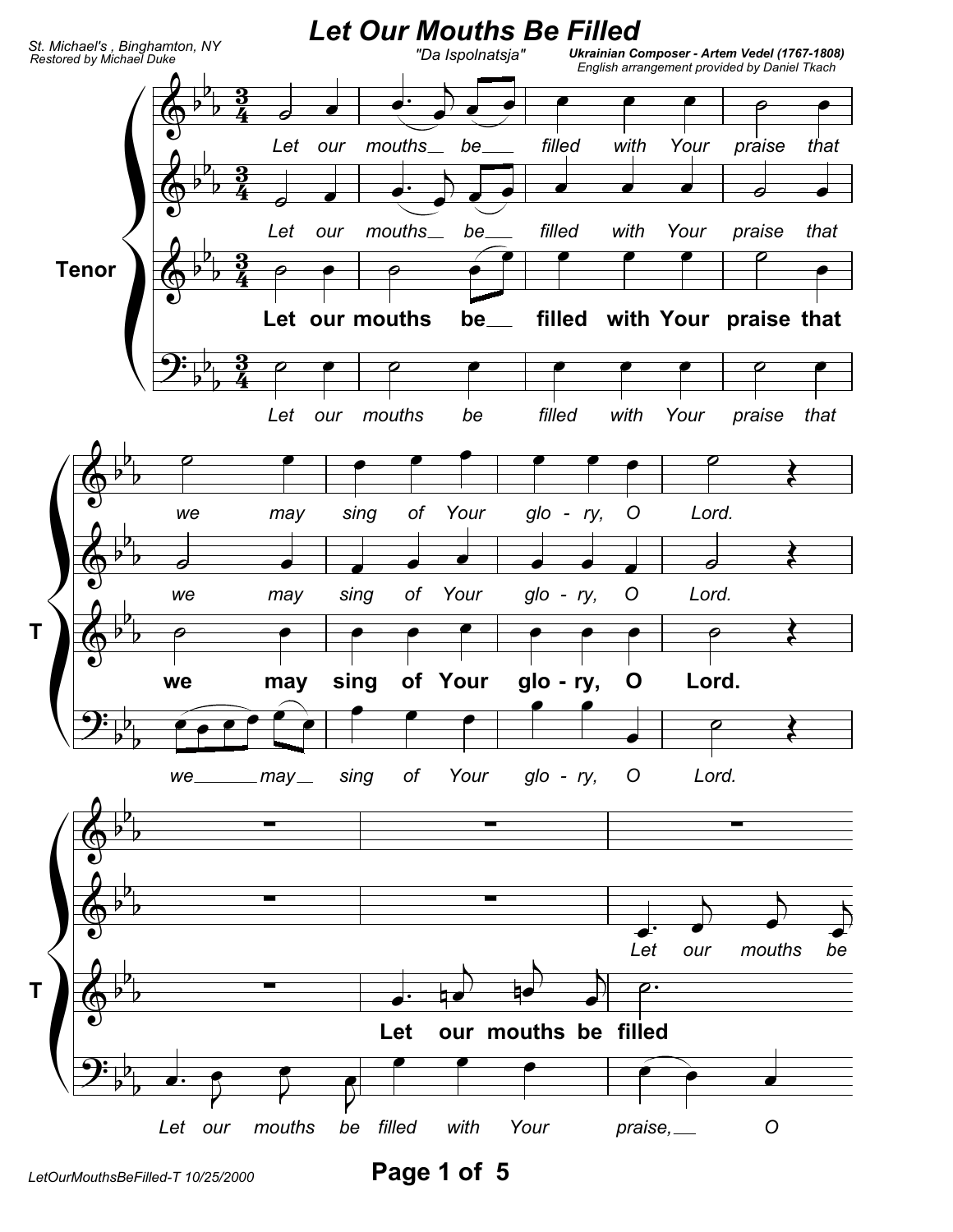

Page 2 of 5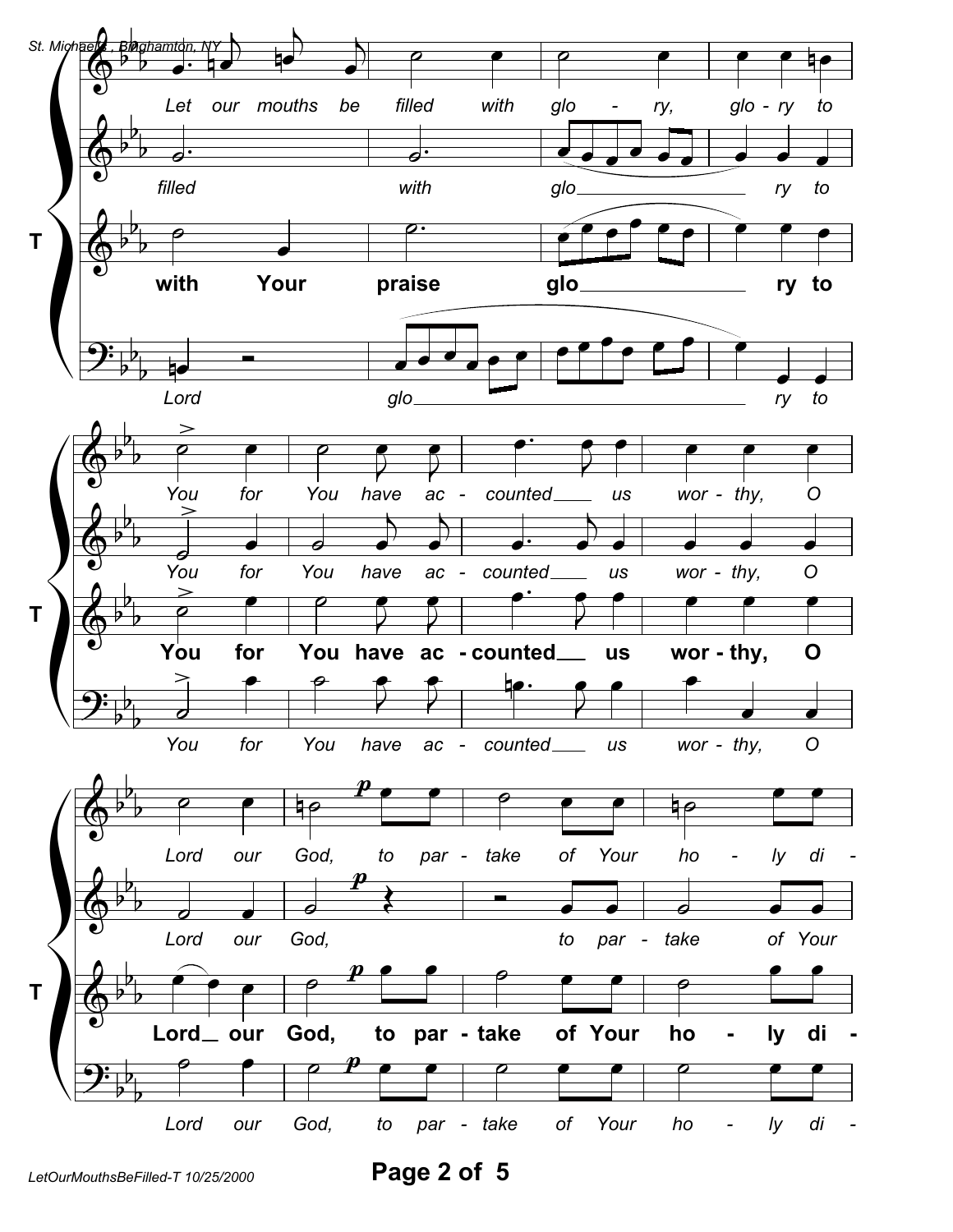

Page 3 of 5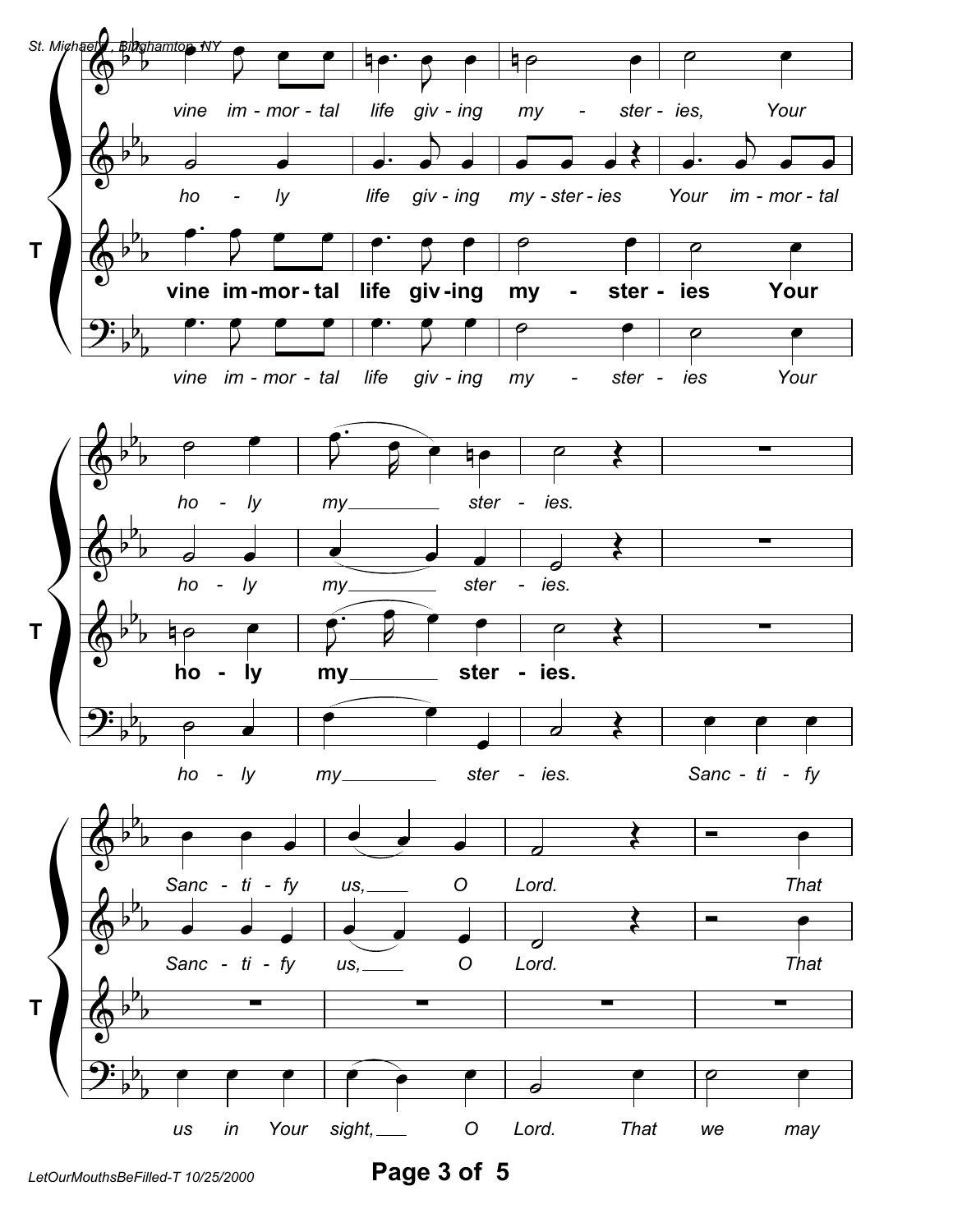